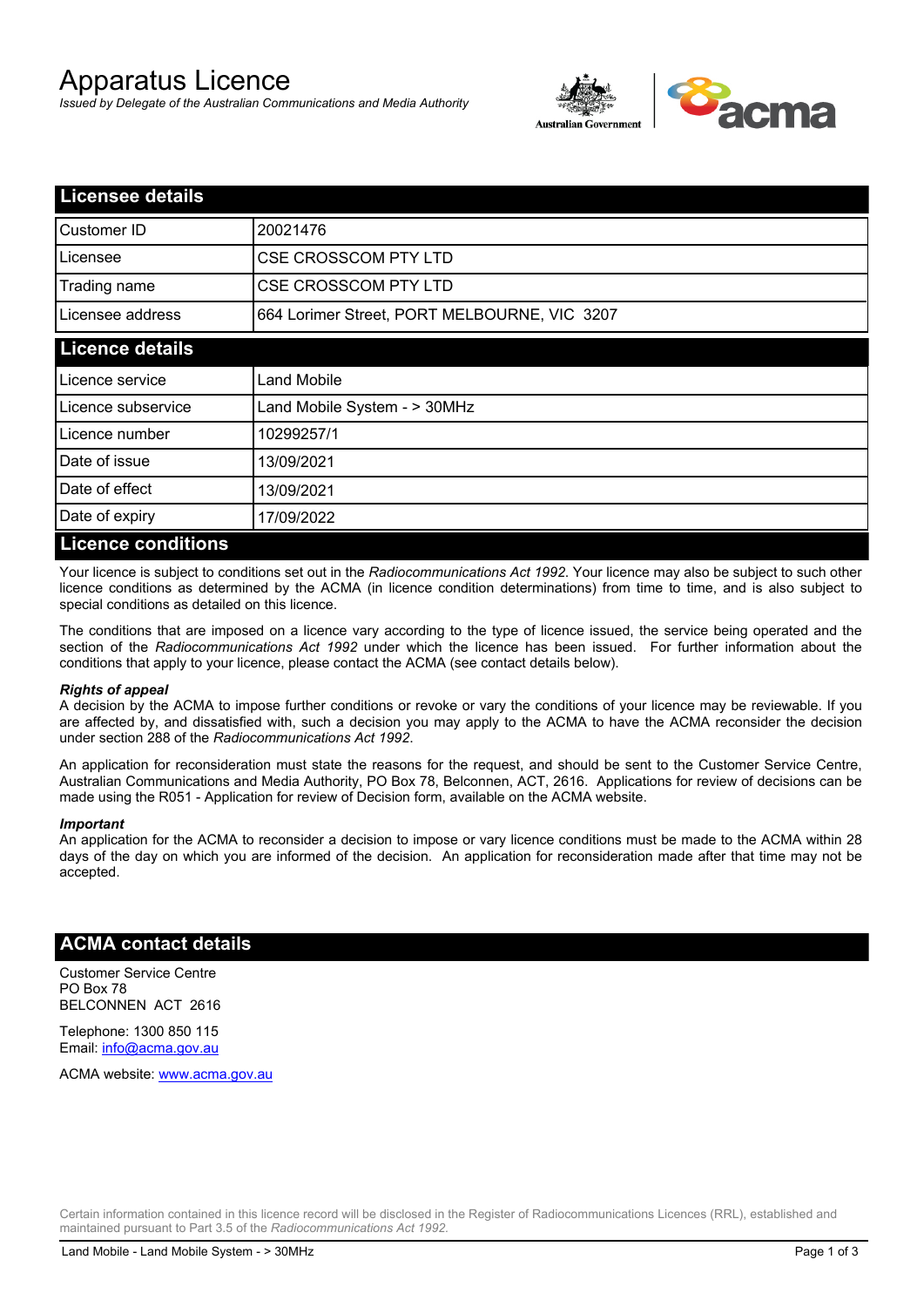# **Advisory Notes applying to licence no.: 10299257/1**

Conditions applicable to the operation of Land Mobile System station(s) authorised under this licence can be found in the Radiocommunications Licence Conditions (Apparatus Licence) Determination and the Radiocommunications Licence Conditions (Land Mobile Licence) Determination. Copies of these determinations are available from the ACMA and from the ACMA home page (www.acma.gov.au).